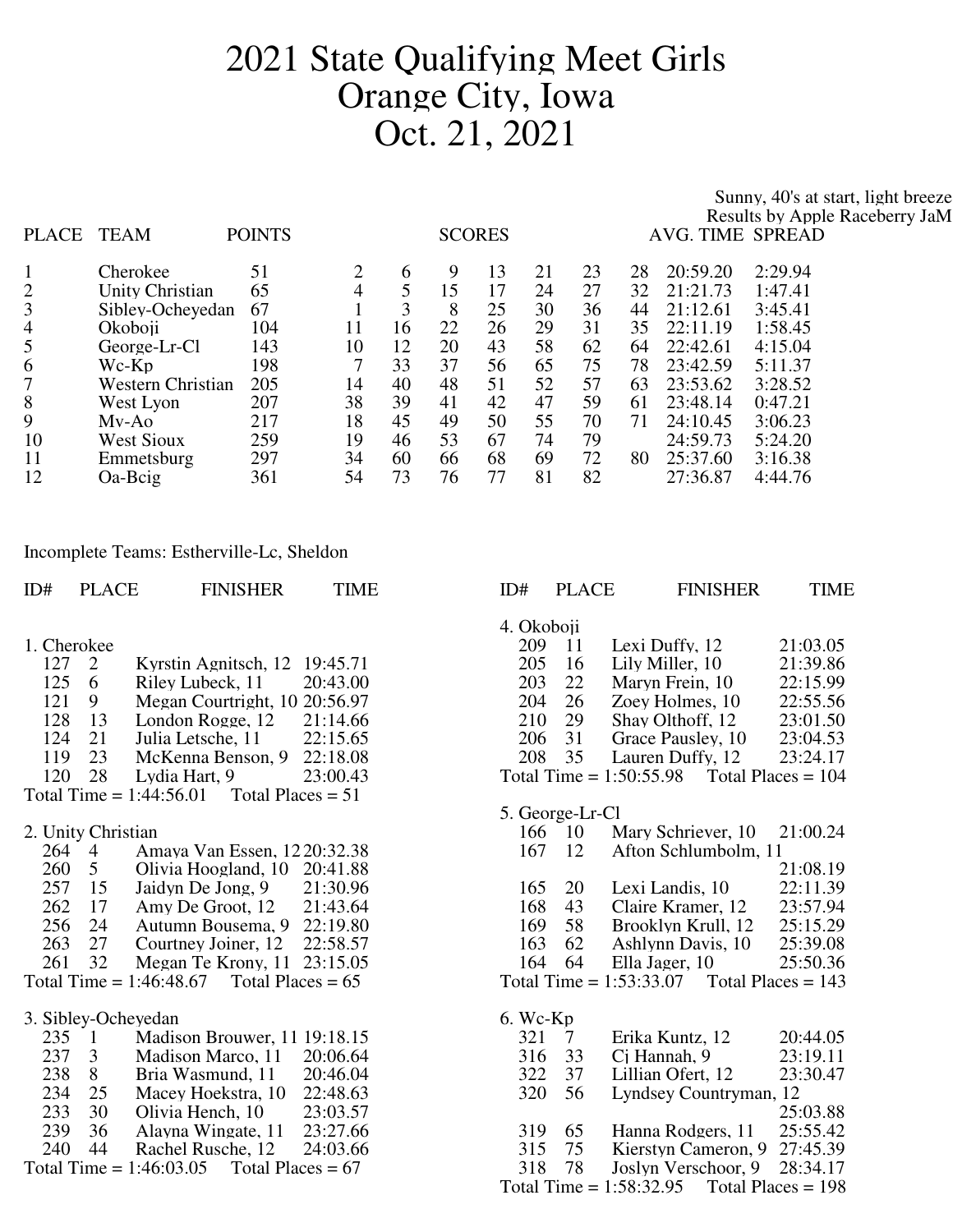| 7. Western Christian |                |                                                                                       |                      |  |  |  |  |
|----------------------|----------------|---------------------------------------------------------------------------------------|----------------------|--|--|--|--|
| 299                  | 14             | Jenae Minderhoud, 9 21:27.21                                                          |                      |  |  |  |  |
|                      | 305 40         | Emily Fedders, 12 23:36.68                                                            |                      |  |  |  |  |
|                      | 302 48         | Trista TenPas, 11 24:34.40                                                            |                      |  |  |  |  |
|                      | $301 \quad 51$ | Maeva Haveman, 10 24:54.09                                                            |                      |  |  |  |  |
|                      |                |                                                                                       |                      |  |  |  |  |
|                      |                | 306 52 Zoe Gulker, 12 24:55.74<br>304 57 Ella Brands, 12 25:04.91                     |                      |  |  |  |  |
| 300                  | 63             | Ashley Fedders, 10 25:47.53                                                           |                      |  |  |  |  |
|                      |                | Total Time = $1:59:28.14$ Total Places = $205$                                        |                      |  |  |  |  |
|                      |                |                                                                                       |                      |  |  |  |  |
| 8. West Lyon         |                |                                                                                       |                      |  |  |  |  |
| 283                  | 38             | Shay Langenhorst, 12 23:35.08                                                         |                      |  |  |  |  |
|                      |                | Geena Snyders, 11 23:36.00                                                            |                      |  |  |  |  |
| 281 39               |                |                                                                                       |                      |  |  |  |  |
| 277 41               |                | Madison Feikema, 10 23:38.45                                                          |                      |  |  |  |  |
| 274 42               |                | Annie Metzger, 9 23:48.87                                                             |                      |  |  |  |  |
| 275 47               |                | Malison Rentschler, 924:22.30                                                         |                      |  |  |  |  |
| 282 59               |                | Andraya Bahnson, 12 25:18.68                                                          |                      |  |  |  |  |
| 278                  | 61             | Randi Chidress, 11 25:34.59                                                           |                      |  |  |  |  |
|                      |                | Total Time = $1:59:00.72$ Total Places = $207$                                        |                      |  |  |  |  |
|                      |                |                                                                                       |                      |  |  |  |  |
| 9. Mv-Ao             |                |                                                                                       |                      |  |  |  |  |
| 183 18               |                | Hannah O'Connell, 1221:56.84                                                          |                      |  |  |  |  |
| 177                  | 45             | Olivia Beeson, 9 24:14.42                                                             |                      |  |  |  |  |
| 178 49               |                | Oberruter Renee, 9 24:48.41                                                           |                      |  |  |  |  |
| 181 50               |                | Lauren McMillen, 11 24:49.52                                                          |                      |  |  |  |  |
| 180 55               |                | Julia Gain, 11 25:03.07                                                               |                      |  |  |  |  |
| 182 70               |                | Ashlyn Blake, 12 26:42.10                                                             |                      |  |  |  |  |
| 179 71               |                | McKenna Maesek, 10 26:42.65                                                           |                      |  |  |  |  |
|                      |                | Total Time = $2:00:52.28$ Total Places = $217$                                        |                      |  |  |  |  |
|                      |                |                                                                                       |                      |  |  |  |  |
|                      |                |                                                                                       |                      |  |  |  |  |
|                      |                |                                                                                       |                      |  |  |  |  |
| 10. West Sioux       |                |                                                                                       |                      |  |  |  |  |
| 293 19               |                | Meraya Barrera, 12 22:01.20                                                           |                      |  |  |  |  |
| 295 46               |                | Emma Van Wyhe, 12 24:20.83                                                            |                      |  |  |  |  |
|                      | 292 53         |                                                                                       |                      |  |  |  |  |
| 294 67               |                |                                                                                       |                      |  |  |  |  |
| 290 74               |                | Marla Rubio, 10 24:58.77<br>Tristen Tift, 12 26:12.46<br>Crystal Ramierz, 10 27:25.40 |                      |  |  |  |  |
| 289 79               |                | Lcanna Chamorro, 9 28:40.91                                                           |                      |  |  |  |  |
|                      |                | Total Time = $2:04:58.68$ Total Places = $259$                                        |                      |  |  |  |  |
|                      |                |                                                                                       |                      |  |  |  |  |
| 11. Emmetsburg       |                |                                                                                       |                      |  |  |  |  |
| 145                  | 34             | Isabel Doyle, 11                                                                      | 23:22.98             |  |  |  |  |
|                      | 60             | Jenna Frields, 9                                                                      | 25:31.51             |  |  |  |  |
| 139<br>142           | 66             |                                                                                       | 25:56.55             |  |  |  |  |
|                      |                | Anika Stearns, 10                                                                     |                      |  |  |  |  |
| 143                  | 68             | Allyson Thompson, 10                                                                  |                      |  |  |  |  |
|                      |                |                                                                                       | 26:37.63             |  |  |  |  |
| 141                  | 69             | Saige Brown, 10                                                                       | 26:39.36             |  |  |  |  |
| 144                  | 72             | Mattie Dooley, 11                                                                     | 27:08.31             |  |  |  |  |
| 140                  | 80             | Nadia Berkland, 10                                                                    | 28:55.54             |  |  |  |  |
|                      |                | Total Time = $2:08:08.04$                                                             | Total Places $= 297$ |  |  |  |  |
|                      |                |                                                                                       |                      |  |  |  |  |
| 12. Oa-Beig          |                |                                                                                       |                      |  |  |  |  |
| 191                  | 54             | Sienna Becker, 10                                                                     | 24:59.65             |  |  |  |  |
| 193 73               |                | Olivia Riessen, 10                                                                    | 27:18.40             |  |  |  |  |
| 192 76               |                | Silvia Buns, 10                                                                       | 27:48.53             |  |  |  |  |
| 194 77               |                | Allison Clark, 11                                                                     | 28:13.36             |  |  |  |  |
| 196                  | 81             | Mikayla Lundy, 11                                                                     | 29:44.42             |  |  |  |  |
| 195                  | 82             | Izzy Gritten, 11                                                                      | 30:01.19             |  |  |  |  |
|                      |                | Total Time = $2:18:04.38$                                                             | Total Places = $361$ |  |  |  |  |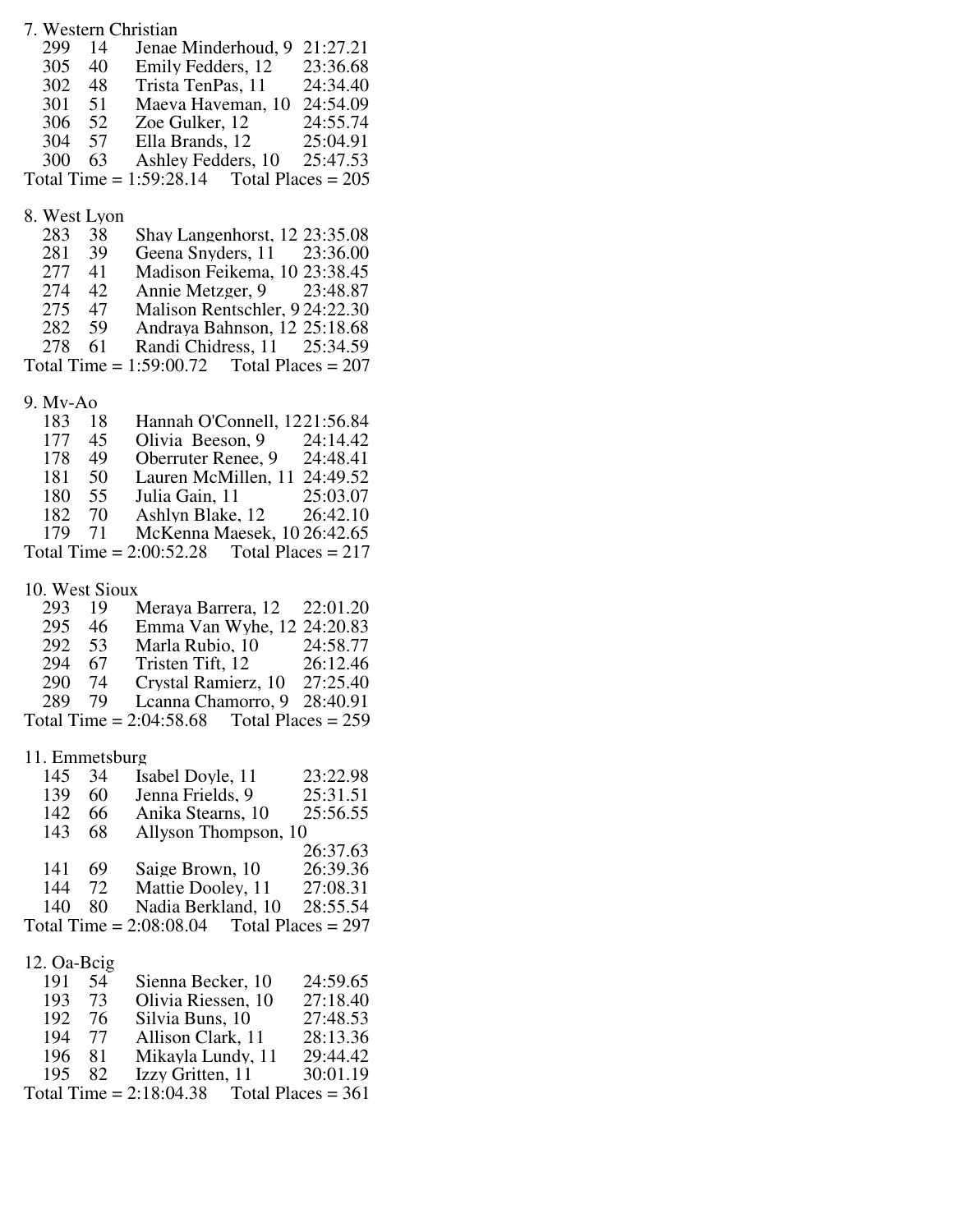| ID#        | PLACE PLACE         | <b>TEAM</b>      |                    | <b>FINISHER</b>                                            |                                    | <b>TIME TEAM</b>                               |
|------------|---------------------|------------------|--------------------|------------------------------------------------------------|------------------------------------|------------------------------------------------|
|            |                     |                  |                    |                                                            |                                    |                                                |
| 235        | $\mathbf{1}$        | $\mathbf{1}$     |                    |                                                            |                                    | Madison Brouwer, 11 19:18.15 Sibley-Ocheyedan  |
| 127<br>237 | $\overline{c}$<br>3 | $\frac{2}{3}$    |                    | Kyrstin Agnitsch, 12 19:45.71 Cherokee                     |                                    | Madison Marco, 11 20:06.64 Sibley-Ocheyedan    |
| 264        | $\overline{4}$      | $\overline{4}$   |                    |                                                            |                                    | Amaya Van Essen, 1220:32.38 Unity Christian    |
| 260        | 5                   | 5                |                    |                                                            |                                    | Olivia Hoogland, 10 20:41.88 Unity Christian   |
| 125        | 6                   | 6                |                    | Riley Lubeck, 11 20:43.00 Cherokee                         |                                    |                                                |
| 321        | $\overline{7}$      | $\boldsymbol{7}$ |                    | Erika Kuntz, 12 20:44.05 Wc-Kp                             |                                    |                                                |
| 238        | 8                   | 8                |                    |                                                            |                                    | Bria Wasmund, 11 20:46.04 Sibley-Ocheyedan     |
| 121<br>166 | 9<br>10             | 9<br>10          |                    | Megan Courtright, 10 20:56.97 Cherokee                     |                                    | Mary Schriever, 10 21:00.24 George-Lr-Cl       |
| 209        | 11                  | 11               |                    | Lexi Duffy, $12$ 21:03.05 Okoboji                          |                                    |                                                |
| 167        | 12                  | 12               |                    | Afton Schlumbolm, 11                                       |                                    |                                                |
|            |                     |                  |                    |                                                            |                                    | $21:08.19$ George-Lr-Cl                        |
| 153        | 13                  |                  |                    |                                                            |                                    | Jaselyn Anderson, 10 21:09.64 Estherville-Lc   |
| 128        | 14                  | 13               |                    | London Rogge, 12                                           |                                    | 21:14.66 Cherokee                              |
| 299        | 15                  | 14               |                    |                                                            |                                    | Jenae Minderhoud, 9 21:27.21 Western Christian |
| 257<br>205 | 16<br>17            | 15<br>16         | Lily Miller, 10    |                                                            | 21:39.86 Okoboji                   | Jaidyn De Jong, 9 21:30.96 Unity Christian     |
| 262        | 18                  | 17               |                    | Amy De Groot, 12                                           |                                    | 21:43.64 Unity Christian                       |
| 183        | 19                  | 18               |                    | Hannah O'Connell, 1221:56.84 Mv-Ao                         |                                    |                                                |
| 293        | 20                  | 19               |                    | Meraya Barrera, 12                                         |                                    | 22:01.20 West Sioux                            |
| 165        | 21                  | 20               | Lexi Landis, 10    |                                                            |                                    | $22:11.39$ George-Lr-Cl                        |
| 124        | 22                  | 21               | Julia Letsche, 11  |                                                            |                                    | 22:15.65 Cherokee                              |
| 203<br>119 | 23<br>24            | 22               | Maryn Frein, 10    | McKenna Benson, 9                                          | 22:15.99 Okoboji                   | 22:18.08 Cherokee                              |
| 256        | 25                  | 23<br>24         |                    | Autumn Bousema, 9                                          |                                    | 22:19.80 Unity Christian                       |
| 234        | 26                  | 25               |                    | Macey Hoekstra, 10                                         |                                    | 22:48.63 Sibley-Ocheyedan                      |
| 204        | 27                  | 26               | Zoey Holmes, 10    |                                                            | 22:55.56 Okoboji                   |                                                |
| 263        | 28                  | 27               |                    | Courtney Joiner, 12                                        |                                    | 22:58.57 Unity Christian                       |
| 120        | 29                  | 28               | Lydia Hart, 9      |                                                            |                                    | 23:00.43 Cherokee                              |
| 210<br>233 | 30<br>31            | 29<br>30         | Shay Olthoff, 12   | Olivia Hench, 10                                           | 23:01.50 Okoboji                   |                                                |
| 206        | 32                  | 31               |                    | Grace Pausley, 10 23:04.53 Okoboji                         |                                    | 23:03.57 Sibley-Ocheyedan                      |
| 261        | 33                  | 32               |                    | Megan Te Krony, 11                                         |                                    | 23:15.05 Unity Christian                       |
| 316        | 34                  | 33               | Cj Hannah, 9       |                                                            | 23:19.11 Wc-Kp                     |                                                |
| 145        | 35                  | 34               | Isabel Doyle, 11   |                                                            |                                    | 23:22.98 Emmetsburg                            |
| 208        | 36                  | 35               | Lauren Duffy, 12   |                                                            | 23:24.17 Okoboji                   |                                                |
| 239<br>322 | 37<br>38            | 36<br>37         | Lillian Ofert, 12  | Alayna Wingate, 11                                         | 23:30.47 Wc-Kp                     | 23:27.66 Sibley-Ocheyedan                      |
| 283        | 39                  | 38               |                    | Shay Langenhorst, 12 23:35.08 West Lyon                    |                                    |                                                |
| 281        | 40                  | 39               |                    | Geena Snyders, 11                                          |                                    | 23:36.00 West Lyon                             |
| 305        | 41                  | 40               |                    | Emily Fedders, 12                                          |                                    | 23:36.68 Western Christian                     |
| 277        | 42                  | 41               |                    | Madison Feikema, 10 23:38.45 West Lyon                     |                                    |                                                |
| 274        | 43                  | 42               | Annie Metzger, 9   |                                                            |                                    | 23:48.87 West Lyon                             |
| 221<br>168 | 44<br>45            | 43               | Elisa Scheaffer, 9 | Claire Kramer, 12                                          | 23:56.70 Sheldon                   | 23:57.94 George-Lr-Cl                          |
| 240        | 46                  | 44               |                    | Rachel Rusche, 12                                          |                                    | 24:03.66 Sibley-Ocheyedan                      |
| 177        | 47                  | 45               | Olivia Beeson, 9   |                                                            | 24:14.42 Mv-Ao                     |                                                |
| 295        | 48                  | 46               |                    | Emma Van Wyhe, 12 24:20.83 West Sioux                      |                                    |                                                |
| 275        | 49                  | 47               |                    | Malison Rentschler, 9 24:22.30 West Lyon                   |                                    |                                                |
| 302        | 50                  | 48               | Trista TenPas, 11  |                                                            |                                    | 24:34.40 Western Christian                     |
| 178<br>224 | 51<br>52            | 49               |                    | Oberruter Renee, 9                                         | 24:48.41 Mv-Ao<br>24:48.84 Sheldon |                                                |
| 181        | 53                  | 50               |                    | Gracia Scheaffer, 11<br>Lauren McMillen, 11 24:49.52 Mv-Ao |                                    |                                                |
| 301        | 54                  | 51               |                    |                                                            |                                    | Maeva Haveman, 10 24:54.09 Western Christian   |
| 306        | 55                  | 52               | Zoe Gulker, 12     |                                                            |                                    | 24:55.74 Western Christian                     |
| 292        | 56                  | 53               | Marla Rubio, 10    |                                                            |                                    | 24:58.77 West Sioux                            |
| 191        | 57                  | 54               |                    | Sienna Becker, $10\qquad 24:59.65$ Oa-Beig                 |                                    |                                                |
| 180        | 58<br>59            | 55<br>56         | Julia Gain, 11     |                                                            | 25:03.07 Mv-Ao                     |                                                |
| 320        |                     |                  |                    | Lyndsey Countryman, 12                                     | 25:03.88 Wc-Kp                     |                                                |
|            |                     |                  |                    |                                                            |                                    |                                                |